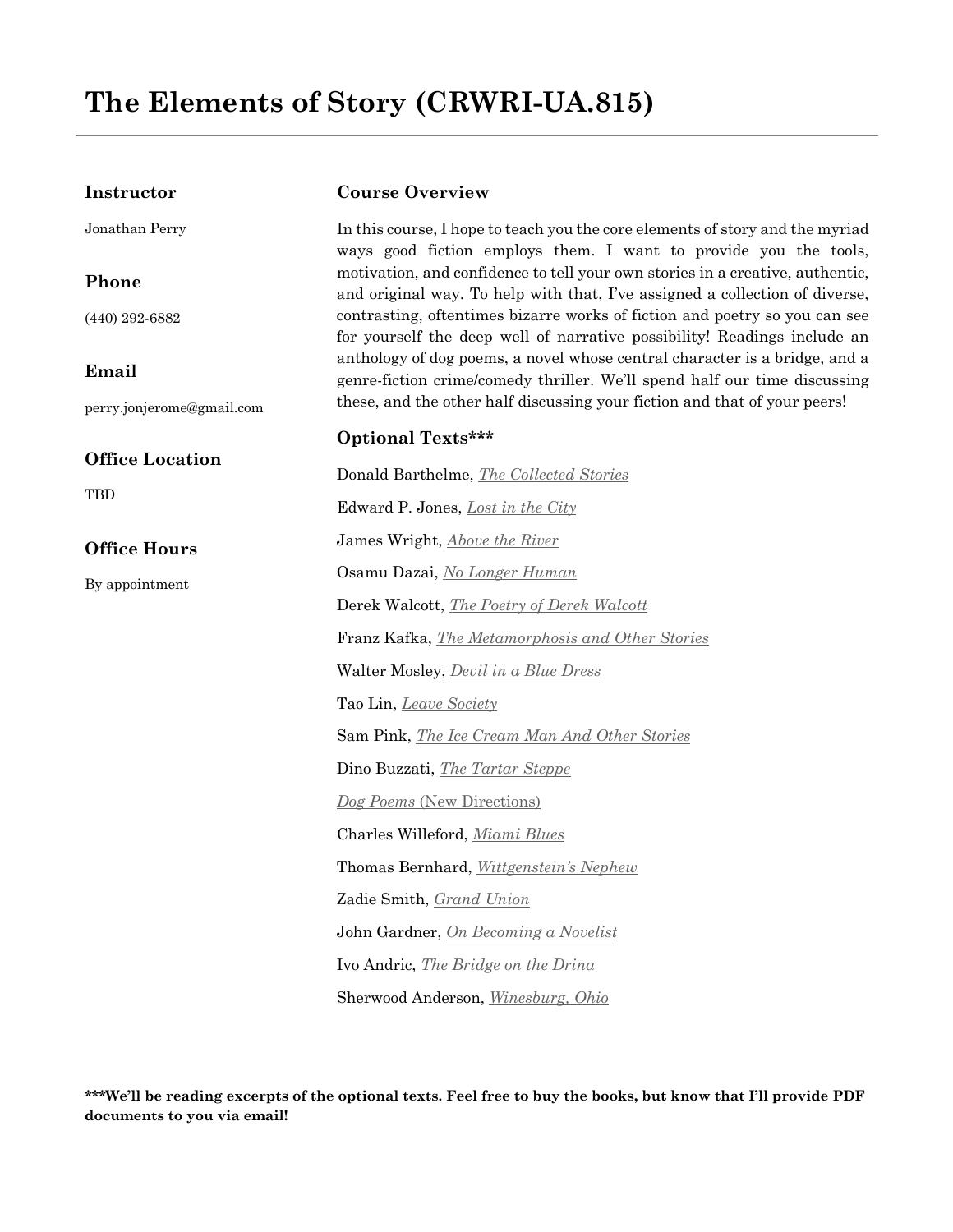# **Tentative Weekly Overview**

| Class           | Subject                                                                | Assignment                                                                                              |
|-----------------|------------------------------------------------------------------------|---------------------------------------------------------------------------------------------------------|
| 01/24           | Introductions - Course Overview -<br><b>Short Exercises</b>            | None                                                                                                    |
| 01/26           | The Basics                                                             | The Metamorphosis and<br>Other Stories, Kafka; Selected<br><b>Stories</b>                               |
| 01/31           | Story is Character Pt. 1<br>(Workshop Group A)                         | <i>Paris Stories</i> , Mavis Gallant;<br><b>Selected Stories</b>                                        |
| 02/02           | Story is Character Pt. 2                                               | Lost in the City, Edward P.<br>Jones; Selected Stories                                                  |
| 02/07           | What Is The Point If We<br>Can't Have Fun? Pt. 1<br>(Workshop Group B) | <i>The Complete Stories</i> , Donald<br>Barthelme; Essay by David<br>Graeber                            |
| 02/09           | What Is The Point If We<br>Can't Have Fun? Pt. 2                       | Dog Poems; Selected Poems                                                                               |
| 02/14           | Voice Pt. 1<br>(Group C Workshop)                                      | Wittgenstein's Nephew,<br>Thomas Bernhard; Excerpts                                                     |
| 02/16           | Voice Pt. 2                                                            | Grand Union, Zadie Smith;<br><b>Selected Stories</b>                                                    |
| 02/21           | Dialogue Pt. 1<br>(Group A Workshop)                                   | The Ice Cream Man & Other<br>Stories, Sam Pink                                                          |
| 02/23           | Dialogue Pt. 2                                                         | The Ice Cream Man & Other<br>Stories; Selected Stories                                                  |
| 02/28           | Plot Pt. I<br>(Group B Workshop)                                       | Miami Blues, Charles<br>Willeford; Excerpts                                                             |
| 03/02           | Plot Pt. II                                                            | Devil In A Blue Dress, Walter<br>Mosley; Excerpts                                                       |
| 03/07           | Prose/Poetry I<br>(Group C Workshop)                                   | Above The River, James<br>Wright; Excerpts from A<br>Poetry Handbook, Mary<br>Oliver; Selected Sections |
| 03/09           | Prose/Poetry II                                                        | The Poetry of Derek Walcott;<br><b>Selected Poems</b>                                                   |
| $03/14 - 03/16$ | <b>SPRING BREAK</b>                                                    | None                                                                                                    |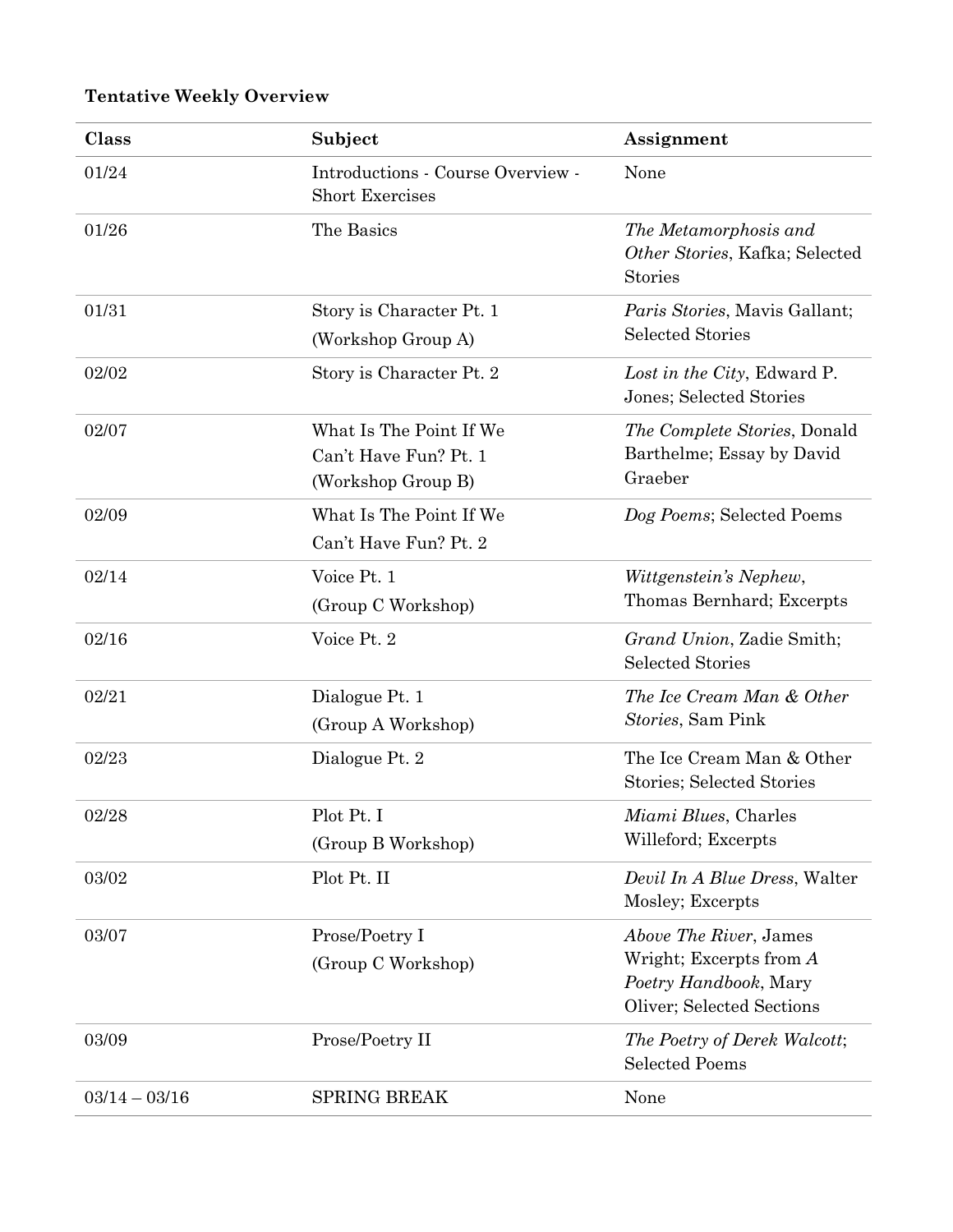| Class | Subject                                                 | Assignment                                                                         |
|-------|---------------------------------------------------------|------------------------------------------------------------------------------------|
| 03/21 | The Novel: Form & Structure Pt. 1<br>(Group A Workshop) | On Becoming a Novelist, John<br>Gardner; Selected Chapters                         |
| 03/23 | The Novel: Form & Structure Pt. 2                       | The Anatomy of Story, John<br>Truby                                                |
| 03/28 | The Novel: Form & Structure Pt. 3<br>(Group B Workshop) | <b>TBD</b>                                                                         |
| 03/30 | The Novel: Form & Structure Pt. 4                       | <b>TBD</b>                                                                         |
| 04/04 | Writing The Weird Pt. 1<br>(Group C Workshop)           | <i>The Tartar Steppe</i> , Dino<br>Buzzati; Excerpts                               |
| 04/06 | Writing The Weird Pt. 2                                 | The Complete Stories,<br>Leonora Carrington; Selected<br>Stories                   |
| 04/11 | Setting & Place Pt. 1<br>(Group A Workshop)             | The Bridge on the Drina, Ivo<br>Andric; Excerpts                                   |
| 04/13 | Setting & Place Pt. 2                                   | <i>Winesburg, Ohio, Sherwood</i><br>Anderson                                       |
| 04/18 | Autofiction Pt. 1<br>(Group B) Workshop                 | Leave Society, Tao Lin;<br>Excerpts                                                |
| 04/20 | Autofiction Pt. 2                                       | No Longer Human, Osamu<br>Dazai; Selected Essays and<br>Excerpts                   |
| 04/25 | Joy Pt. 1<br>(Group C)                                  | The Complete Stories, S.J.<br>Perelman, plus some Etgar<br>Keret & George Saunders |
| 04/27 | Joy Pt. 2                                               | Selected Standup Comedy<br>Specials                                                |
| 05/03 | On Endings Pt. 1                                        | <b>TBD</b>                                                                         |
|       | (Group A Workshop)                                      |                                                                                    |
| 05/05 | On Endings Pt. 2                                        | <b>TBD</b>                                                                         |

# **Grading**

| Participation | 20% |
|---------------|-----|
| Attendance    | 20% |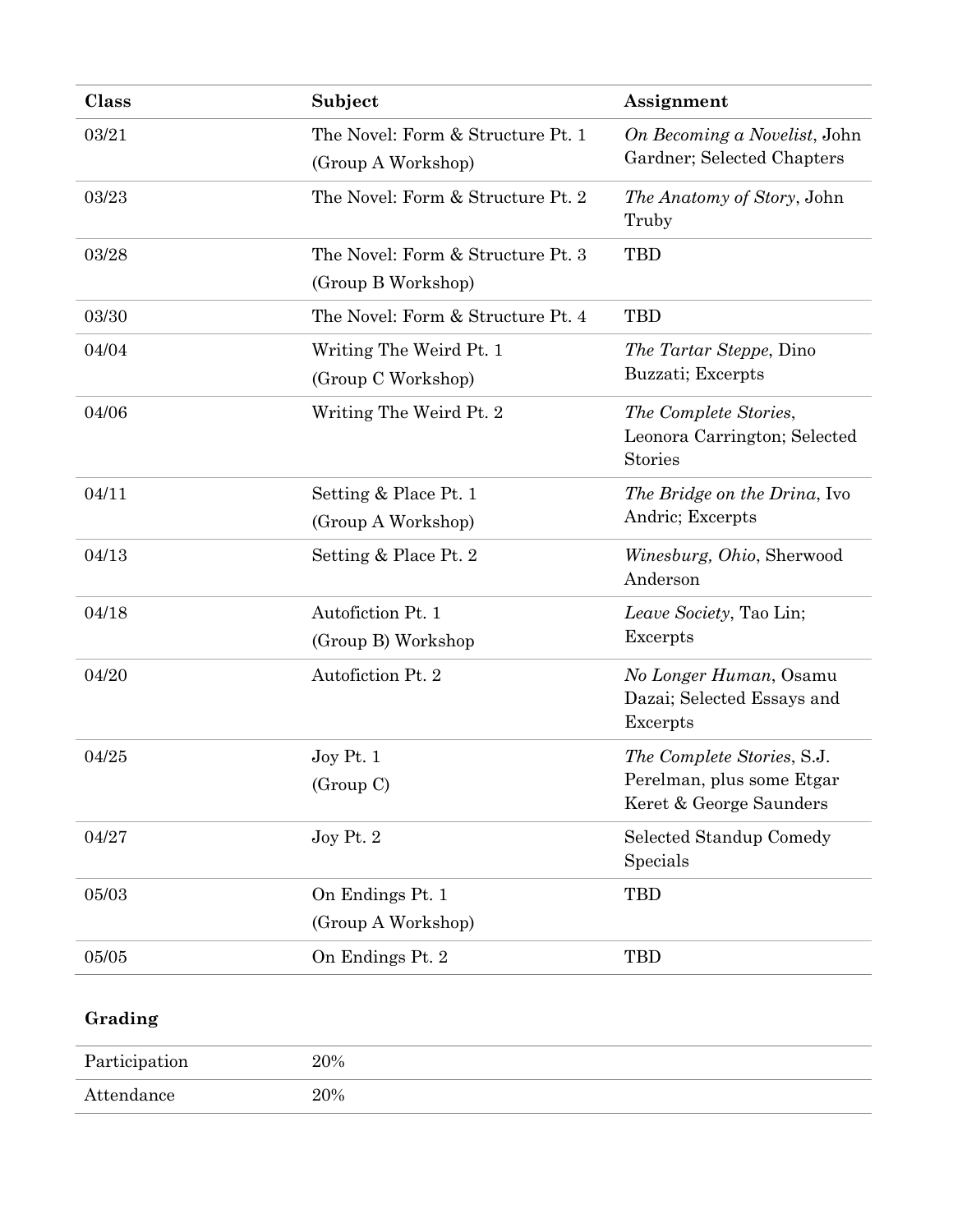| Participation     | 20%                                                |
|-------------------|----------------------------------------------------|
| Reading Responses | 10%                                                |
| Workshop          | 40% (quality of submissions & quality of feedback) |
| Final Project     | 10%                                                |

## **Participation**

When everyone's participating, the classroom experience becomes infinitely more rewarding. I define participation not only as talking, but also listening. Just be mentally present and invested and all will be well.

## **Attendance**

Try not to be late. If you are going to be late, please email me to let me know. Things come up. Frequent lateness may negatively impact your attendance grade.

### **Reading Responses**

These are due every **Sunday evening** by **8:00 pm** before our Monday lectures. This means you need to have Monday's reading assignments done by Sunday night before 8:00 pm. The reading responses should be around 500 words, and they should attempt to answer the following questions:

- 1. What is one thing you appreciated or did not appreciate about the text?
- 2. Why did you appreciate/not appreciate that one thing?
- 3. What craft element did the author employ successfully (please cite specific chapters/scenes/passages)
- 4. What were 1-2 of your favorite sentences or passages, and why?

# **Workshop**

You will submit original works of fiction or poetry two or three times throughout the semester, schedules permitting. **You cannot submit the same piece twice.** Fiction or poetry, the choice is yours. Your submission must be somewhere no less than five and no more than twenty pages of material (even you, poets), Times New Roman, double-spaced, and 12pt Font. **Submissions are due Wednesdays before midnight**. Responses to submissions are due before the workshop session. **You must CC me on your feedback emails** to your peers. We will discuss this more in class.